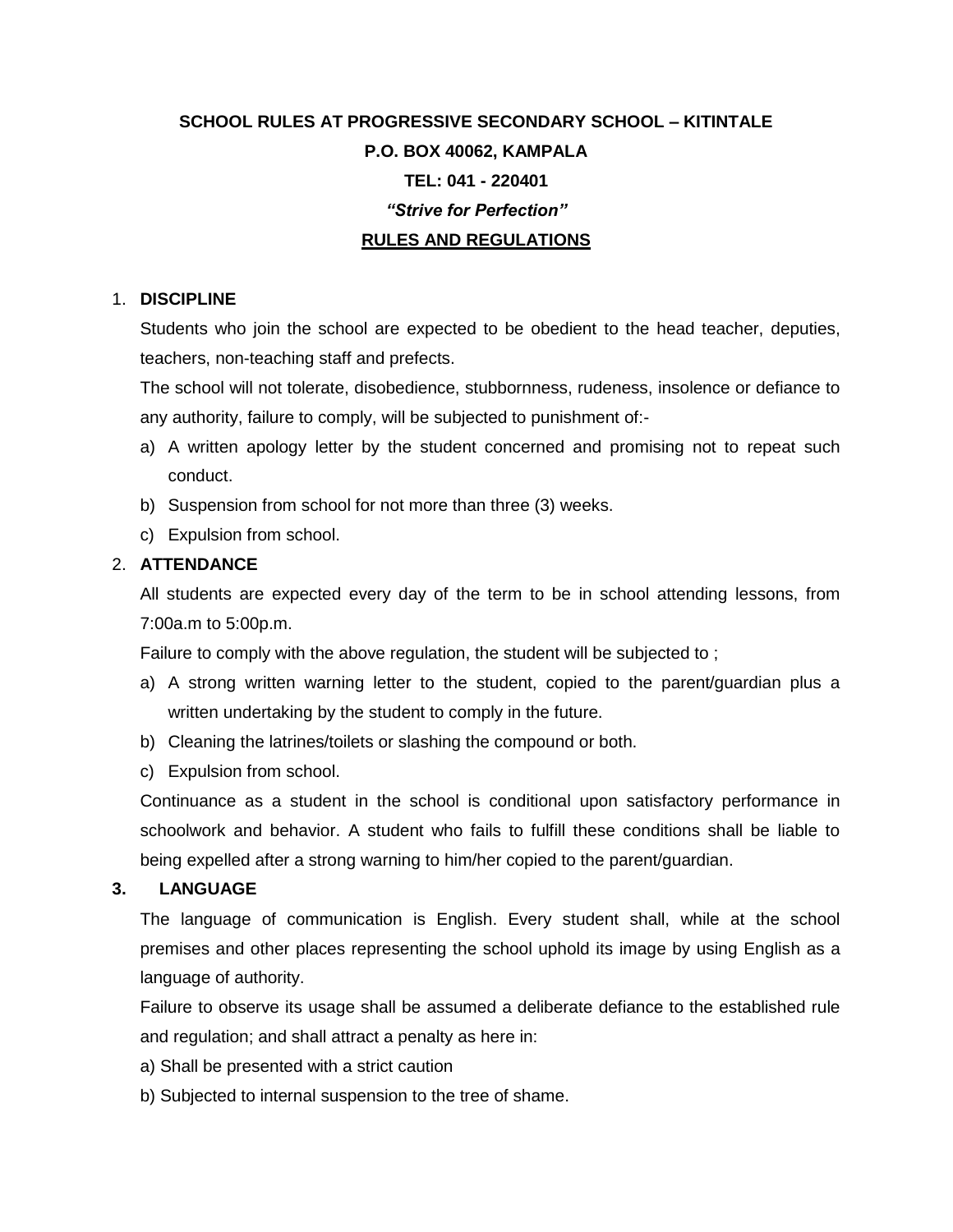c) Or to a suspension not more than 2 weeks.

d) The use of vulgar, profane, obscene and derogatory language in extremely unacceptable. The violation of language sanity shall attract a strict internal punishment or a suspension as found deemed.

# 4. **IDLENESS / DISORDERLINESS:**

Students loitering around the school compound during class time, is prohibited. Students must observe silence in the reading room, classroom, library, laboratory and other teaching rooms. Excessive noise or other disturbances by students are prohibited. Students must keep their classrooms clean and orderly at all times

**NB:** Boys are not allowed to visit the girls' dormitory and vise versa.

Failure to comply in the above rules, a student is subjected to;

- a) Write an apology letter and promise never to repeat the offence..
- b) Cleaning the latrines/toilets.
- c) Suspension from school for not less than two (2) weeks.
- d) Expulsion from school.

## 5. **PUNCTUALITY:**

Students must be punctual at all times and in all places, failure to comply will lead to:

- a) A written warning letter to the student to be responded to by the students written apology and promise not to repeat the case.
- b) Requirements of the student to write not less than fifty (50) statements of her/his own paper denouncing his lateness as an evil and extolling the virtues of punctuality.

## 6. **FIGHTING, BULLING AND TEASING**

This is not allowed with in school or on the way to and from school. The offence is even more serious if a boy fights a girl. Violation of this rule will be subjected to:

- a) Mopping the staff room, headmaster's, deputy headmaster's, D.O.S' and the director's offices.
- b) Suspension from school for not more than three (3) weeks.
- c) Expulsion from the school.

## **7. PERSONAL PROPERTY**

a) Every student shall be responsible for ensuring that his/her personal property is in safe custody. The school cannot accept responsibility for loss of students' valuables.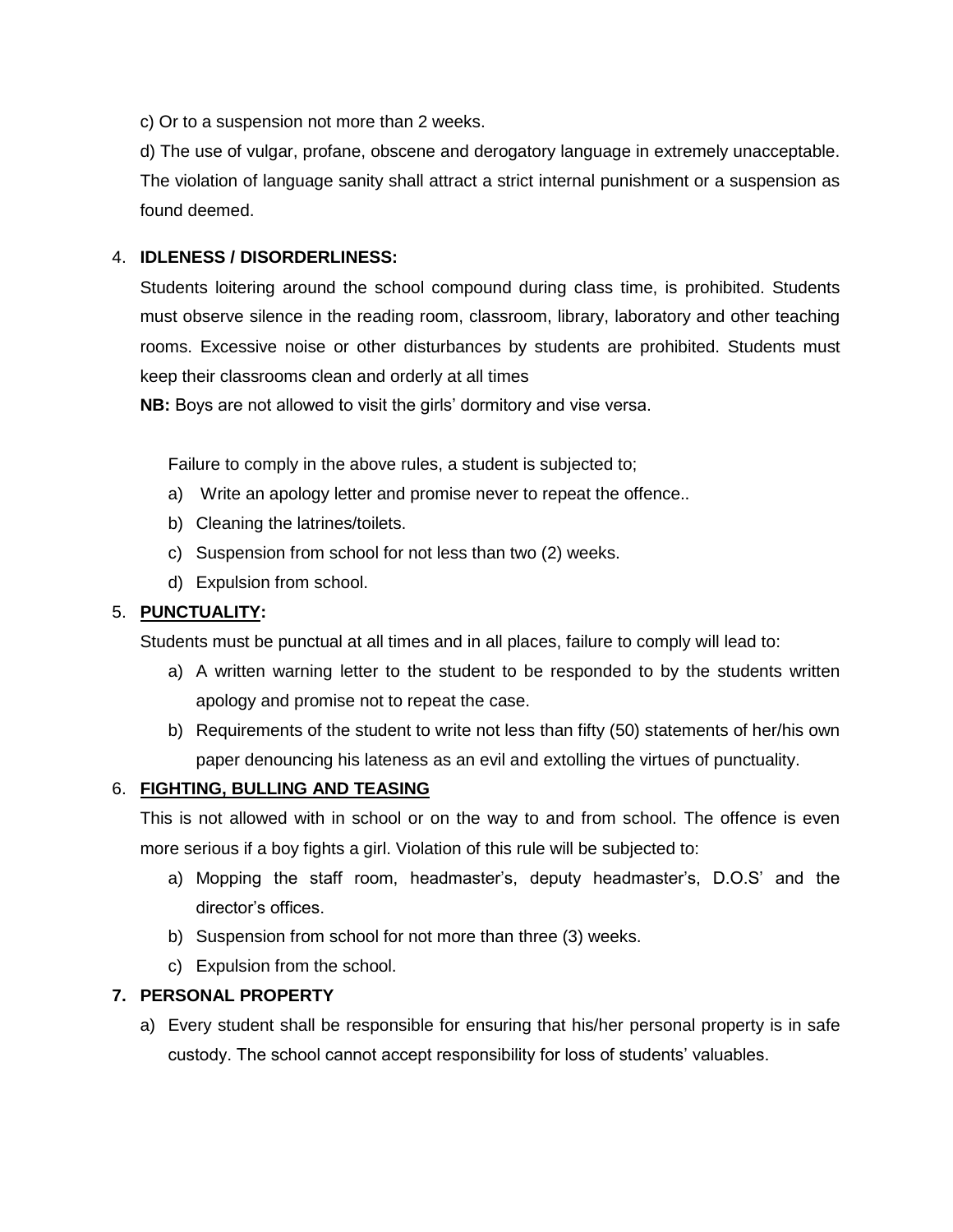- b) Any student found with a mobile phone, radio and other electrical gadgets shall be confiscated and not returned.
- c) Any student with money above 20,000/= is expected to keep it with the school bursar.
	- i) Any student caught stealing property or encouraging another to steal or aids or bets or conceals the theft of another's property commits a breach of these regulations. He/she shall face immediate expulsion.

# **8. SCHOOL PROPERTY**

Any student who damages, brakes or loses the school property will pay for it ( make good such damage as the school authority may deem fit.)

# **9. VISITING DAYS**

- a) The school administration has the right to appoint a visiting day for the parents and the time when students are to be visited.
- b) **Except** in special circumstances, students are not supposed to entertain visitors during school time without the permission of the head teacher or deputy head teacher or master or mistress on duty or wardens.

# 10. **Permission to leave school**

Any student who wishes to leave school shall obtain permission in a written form by either the administration or the teacher on duty. Failure to comply with this regulation, the student will be subjected to punishments;

- i) Suspension from school for not less than 1 week or
- ii) Expelled from the school.

A student in the boarding section shall leave the school compound with a written permission from the school headmaster or deputy headmaster. Leaving the school compound without permission leads to automatic dismissal.

# 11. **Boy - Girl relationships**

Boys and girls should respect one another and observe moral behavior especially where sex is concerned. (Immoral conduct between any two students will lead to suspension or expulsion.) Such a relationship is prohibited and leads to dismissal.

## 12. **INTOXICANTS**

a) **Drinking:** Any student caught drunk or drinking or in possession of alcohol or any prohibited liquid will be suspended for three (3) weeks. If the offence is repeated the student will be expelled.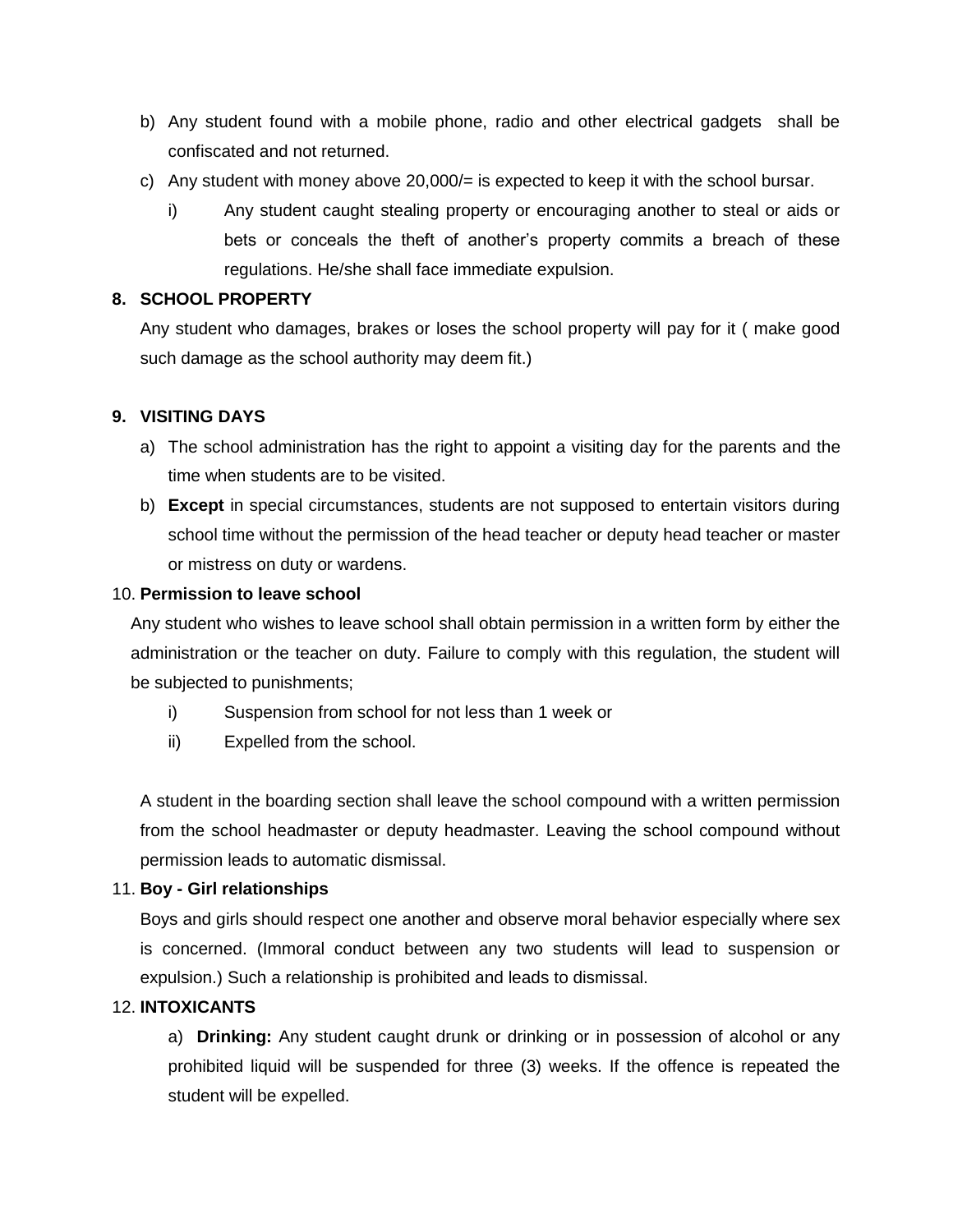**b) Smoking:** Any student who takes, smokes, chews, inhales or swallows unauthorized drugs, will have violated the school rules therefore will be suspended for not less than three weeks or expelled.

#### 13. **REPORTING**

A student returning from home or from elsewhere shall report to the headmaster/deputy headmaster or master on duty.

## **14. SCHOOL UNIFORM**

a) All students shall be dressed in school uniform at all times and days while at school

unless with permission from the head teacher or school authority.

b) Students shall not wear jewelry with the uniform,

c) Students shall keep their hair very short and neat. They may not plait it or have fancy haircuts. Clean shaven heads are not permitted.

d) No jewelries, slippers, jackets, tops, and head dresses or plaited hair may be worn with school uniform.

e) Painted nails, lipsticks, rings, bracelets, necklaces, earrings, bangles and the use of bleaching or skin lightening creams are all prohibited.

f) All boarding student must put on the after class wear at the appropriate time and no other clothes shall be used.

Any student who violets this rule shall:

- i) Be liable to exclusion from classes until he/she complies with the same or
- ii) Be liable to suspension of not less than 2 weeks and only be allowed after complying with the same.

## **15. DORMITORIES**

- a) All dormitories **must** be kept clean and orderly by the students.
- b) Day scholars are not allowed in the dormitories.

#### 16. **FIGHTING AT SCHOOL**

Any student who fights or encourages another to fight or aids or abets another student to fight or conceals the existence of a fight between students commits a breach of these rules thus is liable to a suspension of not less than 2 weeks or expulsion from school.

16. All students must show a satisfactory standard in class and exams performance. Students who fail to cope with the school's academic standard may be advised to try elsewhere.

## 17. **PREPS**